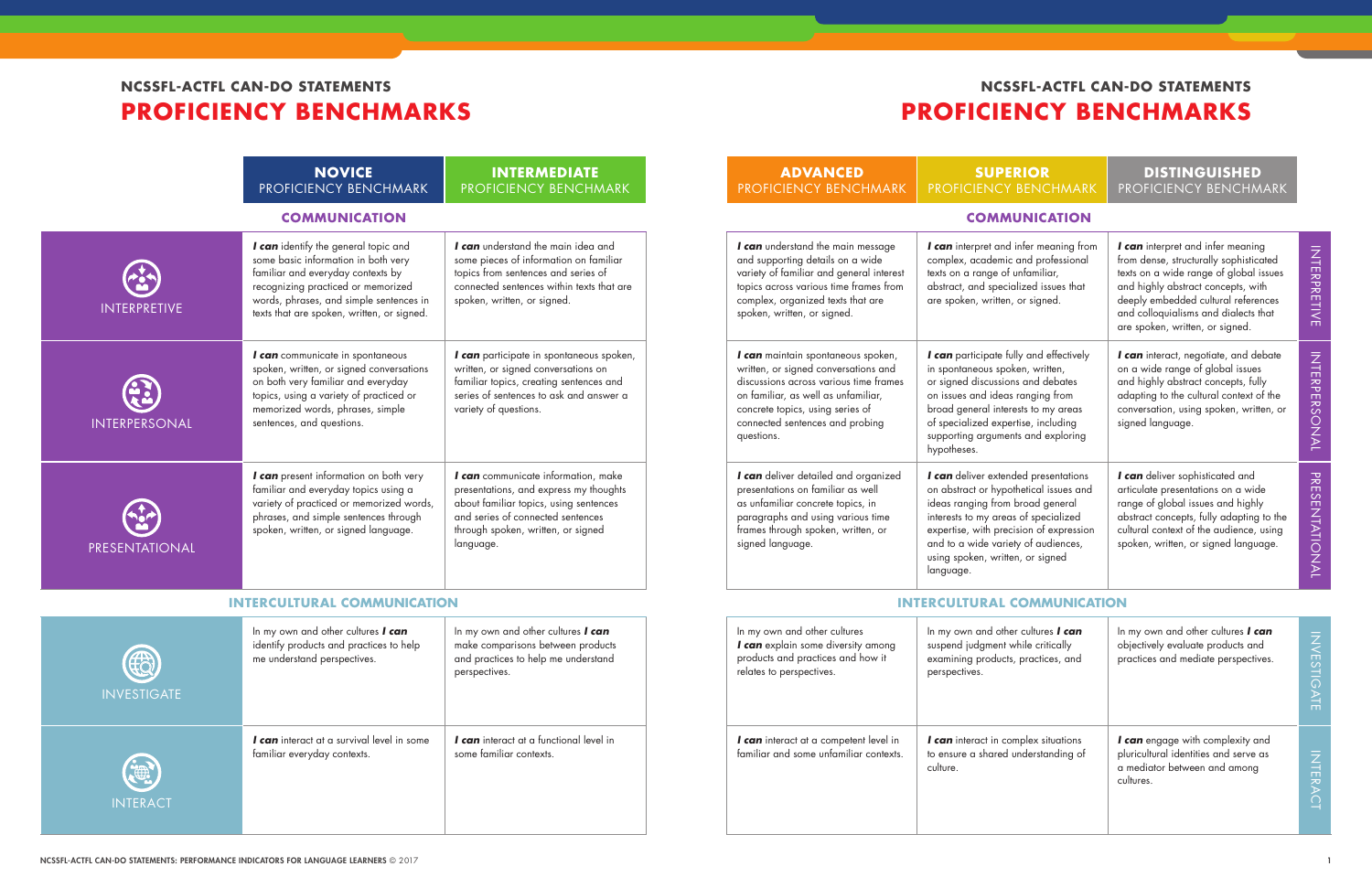|                               | <b>SUPERIOR</b>                                                                                                                                                                                      | <b>DISTINGUISHED</b>                                                                                                                                                                                                                                                                      |
|-------------------------------|------------------------------------------------------------------------------------------------------------------------------------------------------------------------------------------------------|-------------------------------------------------------------------------------------------------------------------------------------------------------------------------------------------------------------------------------------------------------------------------------------------|
|                               | <b>PROFICIENCY</b><br><b>BENCHMARK</b>                                                                                                                                                               | <b>PROFICIENCY</b><br><b>BENCHMARK</b>                                                                                                                                                                                                                                                    |
| wide variety<br>from complex, | I can interpret and<br>infer meaning from<br>complex, academic and<br>professional texts on<br>a range of unfamiliar,<br>abstract, and specialized<br>issues that are spoken,<br>written, or signed. | I can interpret and infer<br>meaning from dense,<br>structurally sophisticated<br>texts on a wide range<br>of global issues and<br>highly abstract concepts,<br>with deeply embedded<br>cultural references and<br>colloquialisms and<br>dialects that are spoken,<br>written, or signed. |
|                               |                                                                                                                                                                                                      |                                                                                                                                                                                                                                                                                           |

#### *What can I understand, interpret or analyze in authentic informational texts?*

| PERFORMANCE INDICATORS                                                                                                            |                                                                                                                                                     |                              | PERFORMANCE INDICATORS                                                                                                                                                                                                                                    |                                          |                                                                                                                                                                         | <b>PERFORMANCE INDICATORS</b>                                                                                   |                                                                                                                                                                                                                                                               |                                                                                                                                                                               | PERFORMANCE                                                          | PERFORMANCE                                                                                                                                          |
|-----------------------------------------------------------------------------------------------------------------------------------|-----------------------------------------------------------------------------------------------------------------------------------------------------|------------------------------|-----------------------------------------------------------------------------------------------------------------------------------------------------------------------------------------------------------------------------------------------------------|------------------------------------------|-------------------------------------------------------------------------------------------------------------------------------------------------------------------------|-----------------------------------------------------------------------------------------------------------------|---------------------------------------------------------------------------------------------------------------------------------------------------------------------------------------------------------------------------------------------------------------|-------------------------------------------------------------------------------------------------------------------------------------------------------------------------------|----------------------------------------------------------------------|------------------------------------------------------------------------------------------------------------------------------------------------------|
| <b>LOW</b>                                                                                                                        | <b>MID</b>                                                                                                                                          | <b>HIGH</b>                  | <b>LOW</b>                                                                                                                                                                                                                                                | <b>MID</b>                               | <b>HIGH</b>                                                                                                                                                             | LOW                                                                                                             | <b>MID</b>                                                                                                                                                                                                                                                    | <b>HIGH</b>                                                                                                                                                                   | <b>INDICATOR</b>                                                     | <b>INDICATOR</b>                                                                                                                                     |
| <i>I can</i> identify memorized or<br>familiar words when they are<br>supported by gestures or visuals<br>in informational texts. | I can identify some basic<br>facts from memorized words<br>and phrases when they are<br>supported by gestures or visuals<br>in informational texts. | I can identify the topic and | I <i>can</i> identify the topic and<br>some isolated facts from simple   related information from simple   and key information in short<br>sentences in informational texts.   sentences in short informational   straightforward informational<br>texts. | I can understand the main idea<br>texts. | I <i>can</i> usually follow the main<br>message in various time<br>frames in straightforward,<br>and sometimes descriptive,<br>paragraph-length informational<br>texts. | <i>I can</i> identify the underlying<br>message and some supporting<br>in descriptive informational<br>l texts. | I <i>can</i> understand the underlying<br>message and most supporting<br>  details across major time frames   details across major time frames   language on unfamiliar, abstract   unfamiliar, abstract topics<br>  in descriptive informational<br>l texts. | $\mid$ <b><i>I can</i></b> follow the flow of ideas<br>and infer meaning from complex   and infer meaning from<br>topics within informational texts.   in complex language in | <b><i>I can</i></b> follow the flow of ideas<br>informational texts. | <i>I can</i> easily understand<br>sophisticated language,<br>regardless of the cultural context<br>in professional, technical and<br>academic texts. |

#### *What can I understand, interpret or analyze in authentic fictional texts?*

### PROFICIENCY BENCHMARK **PROFICIENCY BENCHMARK** PROFICIENCY BENCHMARK PROFICIENCY BENCHMARK *I can* identify the general topic and some basic information in both very familiar and everyday contexts by recognizing practiced or memorized words, phrases, and simple sentences in texts that are spoken, written, or signed. *I can* understand the main idea and some pieces of information on familiar topics from sentences and series of connected sentences within texts that are spoken, written, or signed. *I can* understand the main message and supporting details on a of familiar and general interest topics across various time frames organized texts that are spoken, written, or signed. **NOVICE INTERMEDIATE ADVANCED SUPERIOR DISTINGUISHED**

| PERFORMANCE INDICATORS                                                                                                                                    |                                                                                                                                                |                                                                                          | <b>PERFORMANCE INDICATORS</b>                                                                                                                                                      |                                       |                                                                                                                                         |                                                                                                    | <b>PERFORMANCE INDICATORS</b>                                                                                        | PERFORMANCE                                                                                                                                                | PERFORMANCE                                                                                                             |                                                                                             |
|-----------------------------------------------------------------------------------------------------------------------------------------------------------|------------------------------------------------------------------------------------------------------------------------------------------------|------------------------------------------------------------------------------------------|------------------------------------------------------------------------------------------------------------------------------------------------------------------------------------|---------------------------------------|-----------------------------------------------------------------------------------------------------------------------------------------|----------------------------------------------------------------------------------------------------|----------------------------------------------------------------------------------------------------------------------|------------------------------------------------------------------------------------------------------------------------------------------------------------|-------------------------------------------------------------------------------------------------------------------------|---------------------------------------------------------------------------------------------|
| <b>LOW</b>                                                                                                                                                | <b>MID</b>                                                                                                                                     | <b>HIGH</b>                                                                              | <b>LOW</b>                                                                                                                                                                         | <b>MID</b>                            | <b>HIGH</b>                                                                                                                             | LOW                                                                                                | <b>MID</b>                                                                                                           | <b>HIGH</b>                                                                                                                                                | <b>INDICATOR</b>                                                                                                        | <b>INDICATOR</b>                                                                            |
| <i>I can</i> identify memorized or<br>familiar words when they are<br>supported by gestures or visuals   and phrases when they are<br>in fictional texts. | I <i>can</i> identify some basic<br>facts from memorized words<br>  supported by gestures or visuals   fictional texts.<br>in fictional texts. | I can identify the topic and<br>some isolated elements from<br>simple sentences in short | I can identify the topic and<br>related information from simple $\parallel$ and key information in short<br>sentences in short fictional texts.   straightforward fictional texts. | I <i>can</i> understand the main idea | I can usually follow the main<br>story and actions expressed<br>in various time frames in<br>paragraph-length fictional texts.   texts. | I can follow the main story and<br>some supporting detail across<br>major time frames in fictional | <b>I</b> can follow the main story and<br>most supporting details across<br>major time frames in fictional<br>texts. | I can follow the flow of ideas<br>  and some nuances from different   and infer meaning on unfamiliar, $\vert$ .<br>viewpoints in most fictional<br>texts. | $\mid$ <b><i>I can</i></b> follow the flow of ideas<br>  abstract topics in complex<br>l language from fictional texts. | I <i>can</i> interpret tone, nuance,<br>and mood in almost any genre of<br>fictional texts. |

#### *What can I understand, interpret or analyze in conversations and discussions?*

| PERFORMANCE INDICATORS                                                                                                 |                                                                                                                                                                       |                                                                                   | <b>PERFORMANCE INDICATORS</b>                           |                                                                                                       |                                                                                                                                          |                                                                                                                                      | <b>PERFORMANCE INDICATORS</b>                                                                                                        | PERFORMANCE                                                                                                                                                                                                   | PERFORMANCE                                                                          |                                                                                                         |
|------------------------------------------------------------------------------------------------------------------------|-----------------------------------------------------------------------------------------------------------------------------------------------------------------------|-----------------------------------------------------------------------------------|---------------------------------------------------------|-------------------------------------------------------------------------------------------------------|------------------------------------------------------------------------------------------------------------------------------------------|--------------------------------------------------------------------------------------------------------------------------------------|--------------------------------------------------------------------------------------------------------------------------------------|---------------------------------------------------------------------------------------------------------------------------------------------------------------------------------------------------------------|--------------------------------------------------------------------------------------|---------------------------------------------------------------------------------------------------------|
| LOW                                                                                                                    | <b>MID</b>                                                                                                                                                            | <b>HIGH</b>                                                                       | <b>LOW</b>                                              | <b>MID</b>                                                                                            | <b>HIGH</b>                                                                                                                              | <b>LOW</b>                                                                                                                           | <b>MID</b>                                                                                                                           | <b>HIGH</b>                                                                                                                                                                                                   | <b>INDICATOR</b>                                                                     | <b>INDICATOR</b>                                                                                        |
| I can understand memorized or<br>familiar words when they are<br>supported by gestures or visuals<br>in conversations. | I <i>can</i> identify some basic<br>facts from memorized words<br>and phrases when they are<br>supported by gestures or visuals   conversations.<br>in conversations. | I can understand familiar<br>questions and statements<br>from simple sentences in | I can identify the main idea in<br>short conversations. | I <i>can</i> identify the main idea<br>and key information in short<br>straightforward conversations. | I can usually understand the<br>main idea and flow of events<br>expressed in various time<br>frames in conversations and<br>discussions. | I can understand the main<br>message and some supporting<br>details across major time<br>frames in conversations and<br>discussions. | I can understand the main<br>message and most supporting<br>details across major time<br>frames in conversations and<br>discussions. | $\mid$ <b><i>I can</i></b> follow the flow of ideas<br>and some nuances from different and unfamiliar topics in<br>$\vert$ viewpoints in conversations and $\vert$ extended conversations and<br>discussions. | <i>I can</i> follow abstract, complex<br>discussions involving multiple<br>speakers. | I <i>can</i> interpret tone, nuance, and<br>mood in almost any extended<br>conversation and discussion. |



## **INTERPRETIVE COMMUNICATION**

PROFICIENCY BENCHMARKS + PERFORMANCE INDICATORS

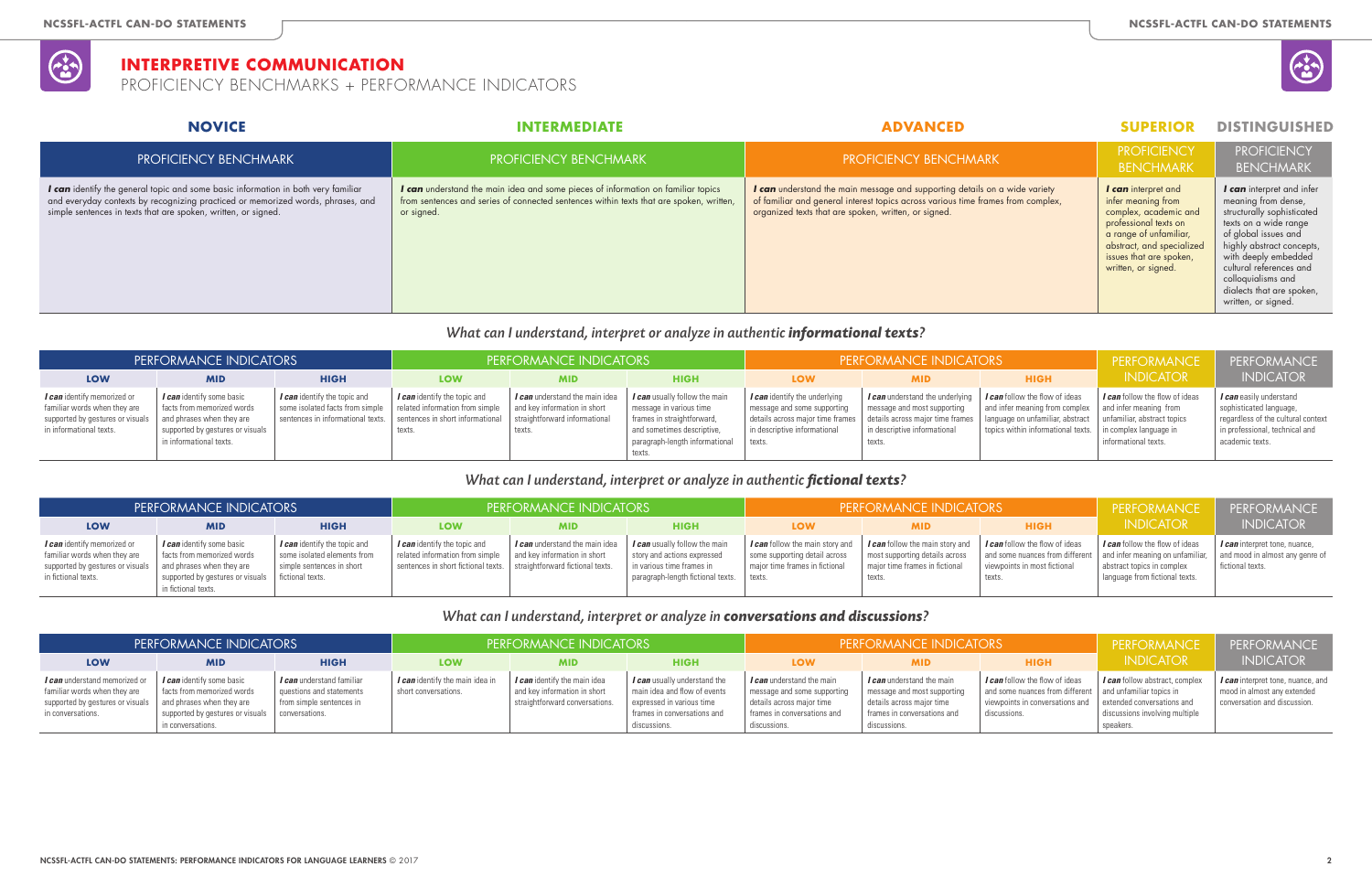|                                           | SUPERIUR                                                                                                                                                                                                                                                                                               |                                                                                                                                                                                                                                     |
|-------------------------------------------|--------------------------------------------------------------------------------------------------------------------------------------------------------------------------------------------------------------------------------------------------------------------------------------------------------|-------------------------------------------------------------------------------------------------------------------------------------------------------------------------------------------------------------------------------------|
|                                           | <b>PROFICIENCY</b><br><b>BENCHMARK</b>                                                                                                                                                                                                                                                                 | <b>PROFICIENCY</b><br><b>BENCHMARK</b>                                                                                                                                                                                              |
| ons and discussions<br>rete topics, using | <b>I can</b> participate fully and<br>effectively in spontaneous<br>spoken, written, or<br>signed discussions and<br>debates on issues and<br>ideas ranging from broad<br>general interests to my<br>areas of specialized<br>expertise, including<br>supporting arguments and<br>exploring hypotheses. | I can interact, negotiate,<br>and debate on a wide<br>range of global issues<br>and highly abstract<br>concepts, fully adapting<br>to the cultural context<br>of the conversation,<br>using spoken, written, or<br>signed language. |
|                                           |                                                                                                                                                                                                                                                                                                        |                                                                                                                                                                                                                                     |

|                        | . .                    |
|------------------------|------------------------|
| <b>Service Service</b> | <b>Service Service</b> |

# **INDICATOR**

### *How can I exchange information and ideas in conversations?*

| PERFORMANCE INDICATORS                                                                                                                                                                             |                                                                                                                                                                                                                                                |                                                                                                                                                                                                 | PERFORMANCE INDICATORS                                                                                                                                                |                                                                                                                                                                                                          |                                                                                                                                                                                                                                                                                                                   |                                                                                                                                                                                                     | <b>PERFORMANCE INDICATORS</b>                                                                                                                                                                                                                                                                                                           | PERFORMANCE                                                                                                                                                                                                  | PERFORMANCE                                                                                                                                   |                                                                                                                                                                                                                            |
|----------------------------------------------------------------------------------------------------------------------------------------------------------------------------------------------------|------------------------------------------------------------------------------------------------------------------------------------------------------------------------------------------------------------------------------------------------|-------------------------------------------------------------------------------------------------------------------------------------------------------------------------------------------------|-----------------------------------------------------------------------------------------------------------------------------------------------------------------------|----------------------------------------------------------------------------------------------------------------------------------------------------------------------------------------------------------|-------------------------------------------------------------------------------------------------------------------------------------------------------------------------------------------------------------------------------------------------------------------------------------------------------------------|-----------------------------------------------------------------------------------------------------------------------------------------------------------------------------------------------------|-----------------------------------------------------------------------------------------------------------------------------------------------------------------------------------------------------------------------------------------------------------------------------------------------------------------------------------------|--------------------------------------------------------------------------------------------------------------------------------------------------------------------------------------------------------------|-----------------------------------------------------------------------------------------------------------------------------------------------|----------------------------------------------------------------------------------------------------------------------------------------------------------------------------------------------------------------------------|
| <b>LOW</b>                                                                                                                                                                                         | <b>MID</b>                                                                                                                                                                                                                                     | <b>HIGH</b>                                                                                                                                                                                     | <b>LOW</b>                                                                                                                                                            | <b>MID</b>                                                                                                                                                                                               | <b>HIGH</b>                                                                                                                                                                                                                                                                                                       | <b>LOW</b>                                                                                                                                                                                          | <b>MID</b>                                                                                                                                                                                                                                                                                                                              | <b>HIGH</b>                                                                                                                                                                                                  | <b>INDICATOR</b>                                                                                                                              | <b>INDICATOR</b>                                                                                                                                                                                                           |
| <i>I can</i> provide information<br>by answering a few simple<br>questions on very familiar topics,<br>using practiced or memorized<br>words and phrases, with the<br>help of gestures or visuals. | <i>l</i> can request and provide<br>information by asking and<br>answering a few simple<br>questions on very familiar and<br>everyday topics, using a mixture $\vert$<br>of practiced or memorized<br>words, phrases, and simple<br>sentences. | I can request and provide<br>information by asking and<br>answering practiced and some<br>original questions on familiar<br>and everyday topics, using<br>simple sentences most of the<br>time. | <i>I can</i> request and provide<br>information in conversations<br>on familiar topics by creating<br>simple sentences and asking<br>appropriate follow-up questions. | <i>I can</i> exchange information in<br>conversations on familiar topics<br>and some researched topics,<br>creating sentences and series of<br>sentences and asking a variety<br>of follow-up questions. | <i>I can</i> exchange information<br>in conversations and some<br>discussions on a variety of<br>familiar and some concrete<br>  topics that I have researched,<br>using connected sentences that<br>may combine to form paragraphs<br>and asking a variety of<br>questions, often across various<br>time frames. | <i>I can</i> exchange information<br>and ideas in discussions on a<br>variety of familiar and concrete<br>academic and social topics,<br>using a few simple paragraphs<br>across major time frames. | <i>I can</i> maintain discussions on<br>a wide variety of familiar and<br>unfamiliar concrete topics of<br>personal and general interest,<br>and sometimes academic, social   professional topics and often<br>or professional topics, by using<br>probing questions and providing<br>detailed responses across major<br>l time frames. | I can discuss and sometimes<br>debate a variety of complex<br>concrete and some abstract<br>academic, social and<br>deal with related issues<br>hypothetically, using precise<br>questions and explanations. | I can discuss and debate a wide<br>variety of complex issues and<br>abstract ideas using precise,<br>sophisticated, and academic<br>language. | <i>I can</i> debate complex issues<br>and abstract ideas skillfully and<br>succinctly, tailoring language<br>to the cultural context of the<br>interaction, using cultural<br>and historical references as<br>appropriate. |

#### *How can I meet my needs or address situations in conversations?*

*I can* tailor language to a variety of audiences by adapting my speech and register in culturally authentic ways.

## PROFICIENCY BENCHMARK **PROFICIENCY BENCHMARK** PROFICIENCY BENCHMARK PROFICIENCY BENCHMARK *I can* communicate in spontaneous spoken, written, or signed conversations on both very familiar and everyday topics, using a variety of practiced or memorized words, phrases, simple sentences, and questions. *I can* participate in spontaneous spoken, written, or signed conversations on familiar topics, creating sentences and series of sentences to ask and answer a variety of questions. *I can* maintain spontaneous spoken, written, or signed conversations across various time frames on familiar, as well as unfamiliar, conc series of connected sentences and probing questions. **NOVICE INTERMEDIATE ADVANCED SUPERIOR DISTINGUISHED**

| PERFORMANCE INDICATORS                                                                                                         |                                                                                                                                                                    |                                                                                                                                                              | PERFORMANCE INDICATORS                                                                                                                                        |                                                                                                                                                                                                |                                                                                                                                                                                                                                                                                                              |                                                                                                                                                    | <b>PERFORMANCE INDICATORS</b>                                                                                                                                                                                             | PERFORMANCE                                                                                                              | <b>PERFORMANCE</b>                                                                                                                    |                                                                                                                                                                                                                                          |
|--------------------------------------------------------------------------------------------------------------------------------|--------------------------------------------------------------------------------------------------------------------------------------------------------------------|--------------------------------------------------------------------------------------------------------------------------------------------------------------|---------------------------------------------------------------------------------------------------------------------------------------------------------------|------------------------------------------------------------------------------------------------------------------------------------------------------------------------------------------------|--------------------------------------------------------------------------------------------------------------------------------------------------------------------------------------------------------------------------------------------------------------------------------------------------------------|----------------------------------------------------------------------------------------------------------------------------------------------------|---------------------------------------------------------------------------------------------------------------------------------------------------------------------------------------------------------------------------|--------------------------------------------------------------------------------------------------------------------------|---------------------------------------------------------------------------------------------------------------------------------------|------------------------------------------------------------------------------------------------------------------------------------------------------------------------------------------------------------------------------------------|
| <b>LOW</b>                                                                                                                     | <b>MID</b>                                                                                                                                                         | <b>HIGH</b>                                                                                                                                                  | <b>LOW</b>                                                                                                                                                    | <b>MID</b>                                                                                                                                                                                     | <b>HIGH</b>                                                                                                                                                                                                                                                                                                  | <b>LOW</b>                                                                                                                                         | <b>MID</b>                                                                                                                                                                                                                | <b>HIGH</b>                                                                                                              | <b>INDICATOR</b>                                                                                                                      | <b>INDICATOR</b>                                                                                                                                                                                                                         |
| I can express some basic needs,<br>using practiced or memorized<br>words and phrases, with the<br>help of gestures or visuals. | <i>I can</i> express basic needs<br>related to familiar and everyday<br>activities, using a mixture of<br>practiced or memorized words,<br>phrases, and questions. | I can interact with others to<br>meet my basic needs related to<br>routine everyday activities, using<br>simple sentences and questions<br>most of the time. | I can interact with others<br>to meet my basic needs in<br>familiar situations by creating<br>simple sentences and asking<br>appropriate follow-up questions. | <i>I can</i> interact with others to<br>meet my needs in a variety of<br>familiar situations, creating<br>sentences and series of<br>sentences and asking a variety<br>of follow-up questions. | <i>I can</i> interact with others to<br>meet my needs in a variety of<br>situations, sometimes involving<br>a complication, using connected   familiar situation, using a few<br>sentences that may combine<br>to form paragraphs and asking<br>a variety of questions, often<br>across various time frames. | <i>I can</i> interact and negotiate<br>to resolve an unexpected<br>complication that arises in a<br>simple paragraphs across major<br>time frames. | I can interact and negotiate<br>to resolve an unexpected<br>complication that arises in a<br>familiar situation, providing<br>detailed explanations and<br>offering a variety of resolutions<br>across major time frames. | I can interact and negotiate<br>to resolve an unexpected<br>complication in a situation that<br>is generally unfamiliar. | I can interact and negotiate to<br>resolve abstract and complex<br>matters on a wide variety of<br>topics in a variety of situations. | I can interact and negotiate<br>to resolve highly abstract and<br>complex matters in culturally<br>appropriate ways on a wide<br>variety of topics and to<br>persuasively advocate a point<br>of view that is not necessarily<br>my own. |

### *How can I express, react to, and support preferences and opinions in conversations?*

# PERFORMANCE

| <b>PERFORMANCE INDICATORS</b>                                                                                                                  |                                                                                                                                                                                  |                                                                                                                                                                                                                                                               | PERFORMANCE INDICATORS                                                                                                                                                           |                                                                                                                                                                                                                              |                                                                                                                                                                                                                                                                                                                                                      |                                                                                                                                                                                                              | <b>PERFORMANCE INDICATORS</b>                                                                                                                                                                                                         |                                                                                                                                                                                                                                                 | PERFORMANCE                                                                                                                                                      | PERFORMAN                                                                                                         |
|------------------------------------------------------------------------------------------------------------------------------------------------|----------------------------------------------------------------------------------------------------------------------------------------------------------------------------------|---------------------------------------------------------------------------------------------------------------------------------------------------------------------------------------------------------------------------------------------------------------|----------------------------------------------------------------------------------------------------------------------------------------------------------------------------------|------------------------------------------------------------------------------------------------------------------------------------------------------------------------------------------------------------------------------|------------------------------------------------------------------------------------------------------------------------------------------------------------------------------------------------------------------------------------------------------------------------------------------------------------------------------------------------------|--------------------------------------------------------------------------------------------------------------------------------------------------------------------------------------------------------------|---------------------------------------------------------------------------------------------------------------------------------------------------------------------------------------------------------------------------------------|-------------------------------------------------------------------------------------------------------------------------------------------------------------------------------------------------------------------------------------------------|------------------------------------------------------------------------------------------------------------------------------------------------------------------|-------------------------------------------------------------------------------------------------------------------|
| <b>LOW</b>                                                                                                                                     | <b>MID</b>                                                                                                                                                                       | <b>HIGH</b>                                                                                                                                                                                                                                                   | <b>LOW</b>                                                                                                                                                                       | <b>MID</b>                                                                                                                                                                                                                   | <b>HIGH</b>                                                                                                                                                                                                                                                                                                                                          | LOW                                                                                                                                                                                                          | <b>MID</b>                                                                                                                                                                                                                            | <b>HIGH</b>                                                                                                                                                                                                                                     | <b>INDICATOR</b>                                                                                                                                                 | <b>INDICATOR</b>                                                                                                  |
| I can express basic preferences<br>or feelings, using practiced or<br>memorized words and phrases,<br>with the help of gestures or<br>visuals. | <b><i>I can</i></b> express my own<br>preferences or feelings and<br>react to those of others, using<br>a mixture of practiced or<br>memorized words, phrases, and<br>questions. | <i>l can</i> express, ask about, and<br>react to preferences, feelings,<br>or opinions on familiar topics,<br>using simple sentences most of<br>the time and asking questions to $\parallel$ creating simple sentences and<br>keep the conversation on topic. | <i>l can</i> express, ask about,<br>and react with some details<br>to preferences, feelings, or<br>opinions on familiar topics, by<br>asking appropriate follow-up<br>questions. | <i>l</i> can exchange preferences,<br>feelings, or opinions and<br>provide basic advice on a<br>variety of familiar topics,<br>creating sentences and series of<br>sentences and asking a variety<br>of follow-up questions. | <i>l</i> can explain preferences,<br>opinions, and emotions and<br>provide advice on a variety of<br>familiar and some concrete<br>topics that I have researched,<br>using connected sentences that<br>  may combine to form paragraphs   paragraphs across major time<br>and asking a variety of<br>questions, often across various<br>time frames. | I can maintain conversations<br>by providing explanations and<br>comparisons of preferences,<br>opinions, and advice on familiar<br>and concrete academic and<br>social topics using a few simple<br>frames. | I can maintain extended<br>conversations by supporting,<br>reacting to, and comparing<br>preferences and opinions and<br>expressing advice and emotions<br>in detail across major time<br>frames, and by asking probing<br>questions. | <i>I can</i> discuss, support, and<br>sometimes debate opinions and<br>advice on a variety of complex<br>concrete topics, often addressing   variety of complex issues and<br>hypothetical or abstract issues.<br>and asking precise questions. | <i>I can</i> discuss and debate<br>opinions and advice with<br>multiple participants on a wide<br>abstract ideas, concretely,<br>abstractly, and hypothetically. | <i>I can</i> tailor language to a<br>of audiences by adapting a<br>speech and register in cult<br>authentic ways. |



## **INTERPERSONAL COMMUNICATION**

PROFICIENCY BENCHMARKS + PERFORMANCE INDICATORS

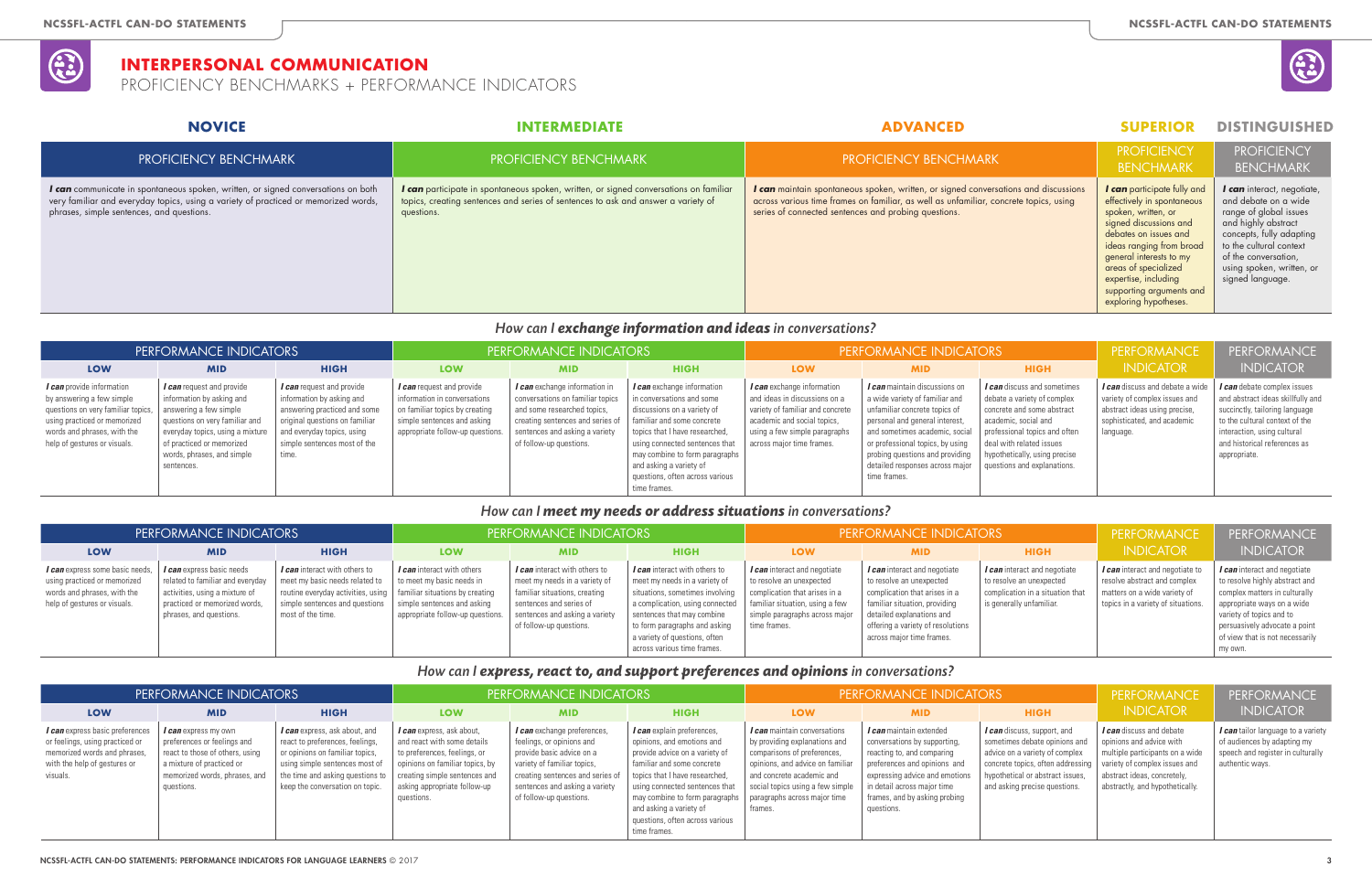|                                               | SUPERIOR                                                                                                                                                                                                                                                                                                         | DISTINGUISHED                                                                                                                                                                                                                                         |
|-----------------------------------------------|------------------------------------------------------------------------------------------------------------------------------------------------------------------------------------------------------------------------------------------------------------------------------------------------------------------|-------------------------------------------------------------------------------------------------------------------------------------------------------------------------------------------------------------------------------------------------------|
|                                               | <b>PROFICIENCY</b><br><b>BENCHMARK</b>                                                                                                                                                                                                                                                                           | <b>PROFICIENCY</b><br><b>BENCHMARK</b>                                                                                                                                                                                                                |
| s well as unfamiliar<br>ough spoken, written, | <i>I</i> can deliver extended<br>presentations on abstract<br>or hypothetical issues<br>and ideas ranging from<br>broad general interests to<br>my areas of specialized<br>expertise, with precision<br>of expression and<br>to a wide variety of<br>audiences, using spoken,<br>written, or signed<br>language. | I can deliver<br>sophisticated and<br>articulate presentations<br>on a wide range of<br>global issues and highly<br>abstract concepts, fully<br>adapting to the cultural<br>context of the audience,<br>using spoken, written, or<br>signed language. |
|                                               |                                                                                                                                                                                                                                                                                                                  |                                                                                                                                                                                                                                                       |

# *How can I present information to narrate about my life, experiences and events?*

| PERFORMANCE INDICATORS                                                                                                       |                                                                                                                                                                                                   |                                                                                          | <b>PERFORMANCE INDICATORS</b>                                                                                    |                                                                                                                                                   |                                                                                                                                                            |                                                                                                                                              | <b>PERFORMANCE INDICATORS</b>                                                                                                                                                    | PERFORMANCE                                                                                                                           | PERFORMANCE                                                                                                                                                                                                                                      |                                                                                                            |
|------------------------------------------------------------------------------------------------------------------------------|---------------------------------------------------------------------------------------------------------------------------------------------------------------------------------------------------|------------------------------------------------------------------------------------------|------------------------------------------------------------------------------------------------------------------|---------------------------------------------------------------------------------------------------------------------------------------------------|------------------------------------------------------------------------------------------------------------------------------------------------------------|----------------------------------------------------------------------------------------------------------------------------------------------|----------------------------------------------------------------------------------------------------------------------------------------------------------------------------------|---------------------------------------------------------------------------------------------------------------------------------------|--------------------------------------------------------------------------------------------------------------------------------------------------------------------------------------------------------------------------------------------------|------------------------------------------------------------------------------------------------------------|
| LOW                                                                                                                          | <b>MID</b>                                                                                                                                                                                        | <b>HIGH</b>                                                                              | <b>LOW</b>                                                                                                       | <b>MID</b>                                                                                                                                        | <b>HIGH</b>                                                                                                                                                | <b>LOW</b>                                                                                                                                   | <b>MID</b>                                                                                                                                                                       | <b>HIGH</b>                                                                                                                           | <b>INDICATOR</b>                                                                                                                                                                                                                                 | <b>INDICATOR</b>                                                                                           |
| <i>I can</i> introduce myself using<br>practiced or memorized words<br>and phrases, with the help of<br>gestures or visuals. | <b>I can</b> present information about   I can present personal<br>myself, my interests and my<br>activities using a mixture of<br>practiced or memorized words,<br>phrases and simple sentences. | information about my life<br>and activities, using simple<br>sentences most of the time. | <i>I can</i> present personal<br>information about my life,<br>activities and events, using<br>simple sentences. | I can tell a story about my<br>life, activities, events and<br>other social experiences,<br>using sentences and series of<br>connected sentences. | I can tell stories about school<br>and community events and<br>personal experiences, using a<br>few short paragraphs, often<br>across various time frames. | <i>I can</i> tell stories about school<br>and community events and<br>personal experiences, using<br>paragraphs across major time<br>frames. | I can tell stories based<br>on concrete experiences<br>  in academic, social, and<br>professional topics of interest,<br>using organized paragraphs<br>across major time frames. | I can give complex detailed<br>narrations beyond the concrete,<br>often addressing abstract<br>experiences or hypothetical<br>issues. | <b>I can</b> present clearly-articulated,   I can narrate succinctly and<br>  coherent and detailed narrations   precisely, often using historical<br>on complex, abstract issues and   or cultural references to engage<br>hypothetical issues. | an audience whose cultural<br>attitudes, expectations and<br>perspectives may be different<br>from my own. |

### *How can I present information to give a preference, opinion or persuasive argument?*

# PROFICIENCY BENCHMARK **PROFICIENCY BENCHMARK** PROFICIENCY BENCHMARK PROFICIENCY BENCHMARK *I can* present information on both very familiar and everyday topics using a variety of practiced or memorized words, phrases, and simple sentences through spoken, written, or signed language. *I can* communicate information, make presentations, and express my thoughts about familiar topics, using sentences and series of connected sentences through spoken, written, or signed language. *I can* deliver detailed and organized presentations on familiar as concrete topics, in paragraphs and using various time frames throw or signed language. **NOVICE INTERMEDIATE ADVANCED SUPERIOR DISTINGUISHED**

| PERFORMANCE INDICATORS                                                                                                                       |                                                                                                                                                                                           |                                                                                                                             |                                                                                                                                                             | PERFORMANCE INDICATORS                                                                                                                             |                                                                                                                                                                             |                                                                                                                                                                                  | <b>PERFORMANCE INDICATORS</b>                                                                                                                                                                                   | PERFORMANCE                                                                                                                                                                    | PERFORMANCE                                                                                                                                                                                                                                                                      |                                                                                                                                                                                                              |
|----------------------------------------------------------------------------------------------------------------------------------------------|-------------------------------------------------------------------------------------------------------------------------------------------------------------------------------------------|-----------------------------------------------------------------------------------------------------------------------------|-------------------------------------------------------------------------------------------------------------------------------------------------------------|----------------------------------------------------------------------------------------------------------------------------------------------------|-----------------------------------------------------------------------------------------------------------------------------------------------------------------------------|----------------------------------------------------------------------------------------------------------------------------------------------------------------------------------|-----------------------------------------------------------------------------------------------------------------------------------------------------------------------------------------------------------------|--------------------------------------------------------------------------------------------------------------------------------------------------------------------------------|----------------------------------------------------------------------------------------------------------------------------------------------------------------------------------------------------------------------------------------------------------------------------------|--------------------------------------------------------------------------------------------------------------------------------------------------------------------------------------------------------------|
| LOW                                                                                                                                          | <b>MID</b>                                                                                                                                                                                | <b>HIGH</b>                                                                                                                 | <b>LOW</b>                                                                                                                                                  | <b>MID</b>                                                                                                                                         | <b>HIGH</b>                                                                                                                                                                 | <b>LOW</b>                                                                                                                                                                       | <b>MID</b>                                                                                                                                                                                                      | <b>HIGH</b>                                                                                                                                                                    | <b>INDICATOR</b>                                                                                                                                                                                                                                                                 | <b>INDICATOR</b>                                                                                                                                                                                             |
| <b>I can</b> express my likes and<br>dislikes using practiced or<br>memorized words and phrases,<br>with the help of gestures or<br>visuals. | <b>I can</b> express my likes and<br>dislikes on very familiar and<br>everyday topics of interest,<br>using a mixture of practiced or<br>memorized words, phrases and<br>simple sentences | I can express my preferences on<br>familiar and everyday topics of<br>interest, using simple sentences<br>most of the time. | <b><i>I can</i></b> express my preferences<br>on familiar and everyday topics<br>of interest and explain why<br>I feel that way, using simple<br>sentences. | I can state my viewpoint about<br>familiar topics and<br>give some reasons to support it,<br>using sentences and series of<br>connected sentences. | I can state my viewpoint on<br>familiar or researched topics<br>and provide reasons to support<br>it, using a few short paragraphs,<br>often across various time<br>frames. | I can state a viewpoint with<br>supporting evidence on some<br>concrete academic, social and<br>professional topics of interest<br>using paragraphs across major<br>time frames. | I can present an argument with<br>supporting evidence, based on<br>a variety of concrete academic,<br>social and professional topics<br>of interest, using organized<br>paragraphs across major time<br>frames. | <i>I can</i> clearly and accurately<br>present an argument with<br>supporting evidence on<br>complex concrete issues, and<br>often deal with related issues<br>hypothetically. | I can deliver a clearly<br>articulated and well-<br>structured argument, refute<br>counterarguments, and give<br>extensive supporting evidence<br>on abstract or hypothetical<br>issues and ideas, ranging from<br>broad general interests to areas<br>of specialized expertise. | I can tailor a sophisticated<br>presentation to advocate my<br>own or another's point of view<br>or to persuade an audience<br>whose attitudes and cultural<br>perspectives may be different<br>from my own. |

#### *How can I present information to inform, describe, or explain?*

| PERFORMANCE INDICATORS                                                                                                                                        |                                                                                                                                                      |                                                                                               |                                                                              | PERFORMANCE INDICATORS                                                                                                                                                                            |                                                                                                                                                                                                                     |                                                                                                                                                                                                           | <b>PERFORMANCE INDICATORS</b>                                                                                                              | PERFORMANCE                                                                                                                                                                                                   | PERFORMANCE                                                                                                                                                                                                                                |                                                                                                                                                                                                                                                                                 |
|---------------------------------------------------------------------------------------------------------------------------------------------------------------|------------------------------------------------------------------------------------------------------------------------------------------------------|-----------------------------------------------------------------------------------------------|------------------------------------------------------------------------------|---------------------------------------------------------------------------------------------------------------------------------------------------------------------------------------------------|---------------------------------------------------------------------------------------------------------------------------------------------------------------------------------------------------------------------|-----------------------------------------------------------------------------------------------------------------------------------------------------------------------------------------------------------|--------------------------------------------------------------------------------------------------------------------------------------------|---------------------------------------------------------------------------------------------------------------------------------------------------------------------------------------------------------------|--------------------------------------------------------------------------------------------------------------------------------------------------------------------------------------------------------------------------------------------|---------------------------------------------------------------------------------------------------------------------------------------------------------------------------------------------------------------------------------------------------------------------------------|
| LOW                                                                                                                                                           | <b>MID</b>                                                                                                                                           | <b>HIGH</b>                                                                                   | <b>LOW</b>                                                                   | <b>MID</b>                                                                                                                                                                                        | <b>HIGH</b>                                                                                                                                                                                                         | <b>LOW</b>                                                                                                                                                                                                | <b>MID</b>                                                                                                                                 | <b>HIGH</b>                                                                                                                                                                                                   | <b>INDICATOR</b>                                                                                                                                                                                                                           | <b>INDICATOR</b>                                                                                                                                                                                                                                                                |
| <i>l</i> can name very familiar people,<br>places, and objects using<br>practiced or memorized words<br>and phrases, with the help of<br>gestures or visuals. | <i>I can</i> present on very familiar<br>and everyday topics using<br>a mixture of practiced or<br>memorized words, phrases and<br>simple sentences. | I can present on familiar and<br>everyday topics, using simple<br>sentences most of the time. | I can present on familiar and<br>everyday topics, using simple<br>sentences. | <i>l</i> can give straightforward<br>presentations on a variety<br>of familiar topics and some<br>concrete topics I have<br>  researched, using sentences and  <br>series of connected sentences. | <b>I can</b> give detailed presentations   I can deliver presentations<br>on a variety of familiar topics<br>researched, using a few short<br>paragraphs, often across various   major time frames.<br>time frames. | on some concrete academic,<br>and some concrete topics I have   social and professional topics of   a variety of concrete academic,<br>interest, using paragraphs across   social and professional topics | <i>I can</i> deliver detailed<br>presentations and elaborate on<br>of interest, using organized<br>paragraphs across major time<br>frames. | I can deliver cohesive<br>presentations on a variety of<br>complex concrete topics related<br>to community interests and<br>some specialized fields, and<br>often deal with related issues<br>hypothetically. | <i>I can</i> deliver clearly<br>articulated and well-structured<br>presentations to various<br>audiences on abstract or<br>hypothetical issues and ideas,<br>ranging from broad general<br>interests to areas of specialized<br>expertise. | I can deliver sophisticated<br>presentations with accuracy,<br>efficiency and effectiveness<br>on global and highly abstract<br>concepts in my field of expertise,<br>adapting my language to the<br>characteristics of the audience<br>and embedding cultural<br>perspectives. |



# **PRESENTATIONAL COMMUNICATION**

PROFICIENCY BENCHMARKS + PERFORMANCE INDICATORS